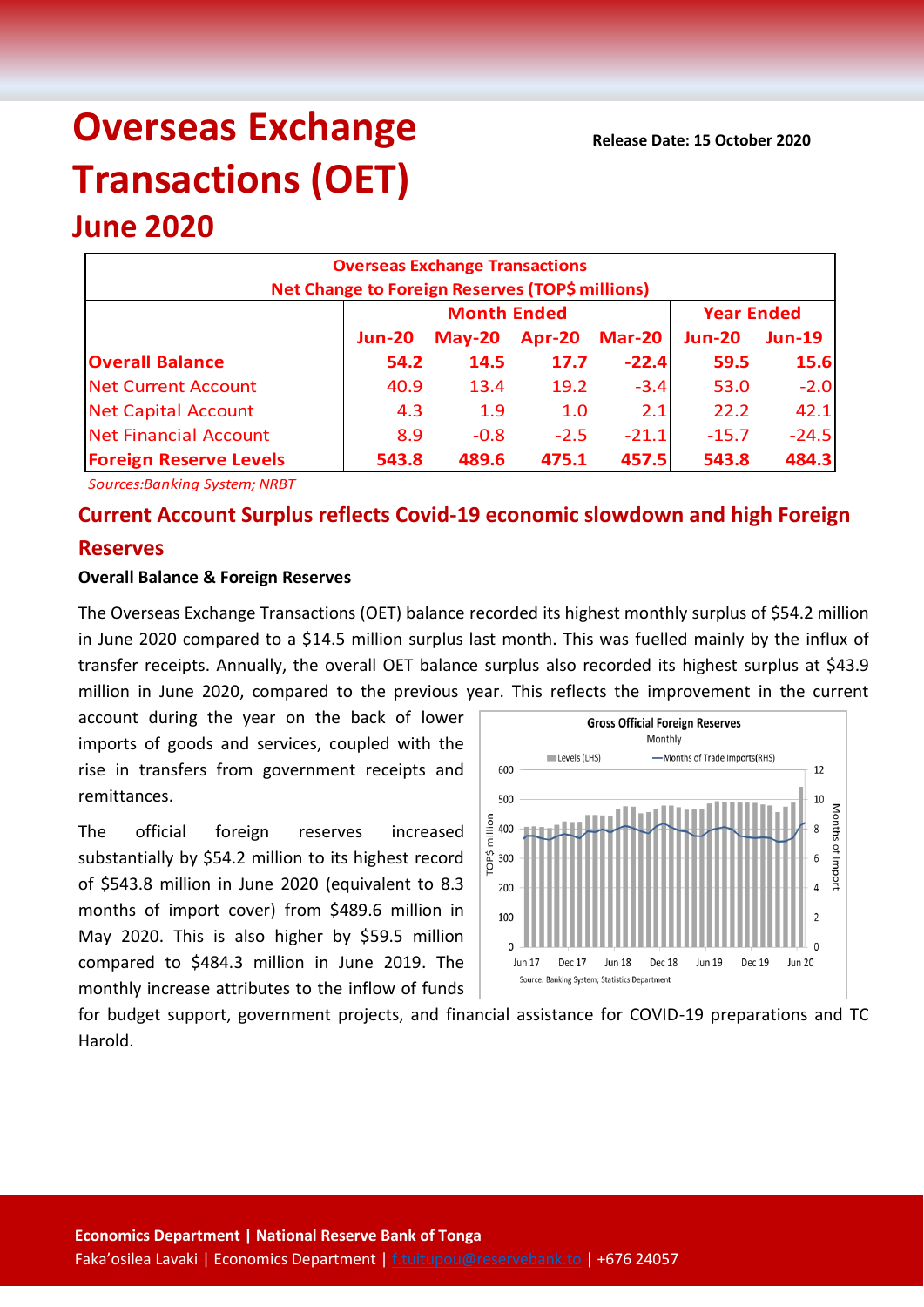#### **Current Account**

| <b>Current Account (TOP\$ millions)</b> |                    |          |         |               |                   |               |  |  |  |
|-----------------------------------------|--------------------|----------|---------|---------------|-------------------|---------------|--|--|--|
|                                         | <b>Month Ended</b> |          |         |               | <b>Year Ended</b> |               |  |  |  |
|                                         | <b>Jun-20</b>      | $May-20$ | Apr-20  | <b>Mar-20</b> | <b>Jun-20</b>     | <b>Jun-19</b> |  |  |  |
| Net Current Account                     | 40.9               | 13.4     | 19.2    | $-3.4$        | 53.0              | $-2.0$        |  |  |  |
| Merchandise Trade                       | $-36.3$            | $-32.0$  | $-30.2$ | $-32.5$       | $-399.3$          | $-424.4$      |  |  |  |
| Services                                | $-3.8$             | 8.8      | $-7.2$  | 0.6           | 18.8              | 32.2          |  |  |  |
| Income                                  | 2.4                | 2.5      | $-2.0$  | $-0.9$        | 5.6               | 8.8           |  |  |  |
| <b>Transfers</b>                        | 78.7               | 34.1     | 58.6    | 29.3          | 427.9             | 381.4         |  |  |  |

*Sources: Banking System;NRBT*

The current account recorded a higher surplus of \$40.9 million, compared to the \$13.4 million surplus in the previous month. This was largely driven by the \$34.8 million (57.9%) increase in total receipts primarily for the inflow of official transfers. In year ended terms, the current account considerably improved noting a surplus of \$53.0 million from a deficit of \$2.0 million in June 2019. This was mainly due to the higher surplus in the transfers account and the lower deficit in merchandise trade. However, surpluses in the services and income accounts fell over the year.

The official transfer receipts rose significantly over the month by \$48.4 million, offsetting the declines in both private and non-profit receipts by \$3.2 million (10.1%) and \$1.2 million (28.4%) respectively. The increase in official receipts was mainly due to inflow of budget support for the closing of the fiscal year, project grants, and additional funds from donor partners providing assistance for the COVID-19 impacts. Total transfer payments, however, declined over the month by \$0.5 million (9.9%). Over the year, the surplus in the transfer accounts increased significantly by \$46.5 million to \$427.9 million, again driven mostly by government assistance from development partners for the Government Budget, cyclone relief funds and COVID-19.

Contrastingly, the services account recorded a deficit of \$3.8 million in June 2020 following the \$8.8 million surplus in the previous month. This resulted from lower receipts of \$9.4 million (55.2%) coupled with the increase in payments of \$3.1 million (38.1%). Service receipts declined following the large insurance claim received in May 2020 from the Pacific Catastrophe Risk Assessment and Financing Initiative (PCRAFI) to assist with the damages from TC Harold. Meanwhile, the increase in service payments was underpinned mostly by higher payments for professional & management, telecommunication, and computer services over the month. Annually, the services account recorded a surplus of \$18.8 million lower than that of the previous year, reflecting the impact of the border lockdown on tourism services over the past couple of months. Both travel receipts and payments declined over the year by \$21.3 (8.1%) million and \$10.6 million (19.6%) respectively in line with the decline in passenger arrivals over the year.

The merchandise trade deficit worsened from the previous month by \$4.3 million (13.4%) to a \$36.3 million deficit. This was driven by the pick-up in import payments over the month by \$4.2 million (12.7%) owing to higher payments for all import categories except oil imports. Export proceeds on the other hand slightly declined by \$0.1 million (10.2%) mostly for marine exports. During the year, the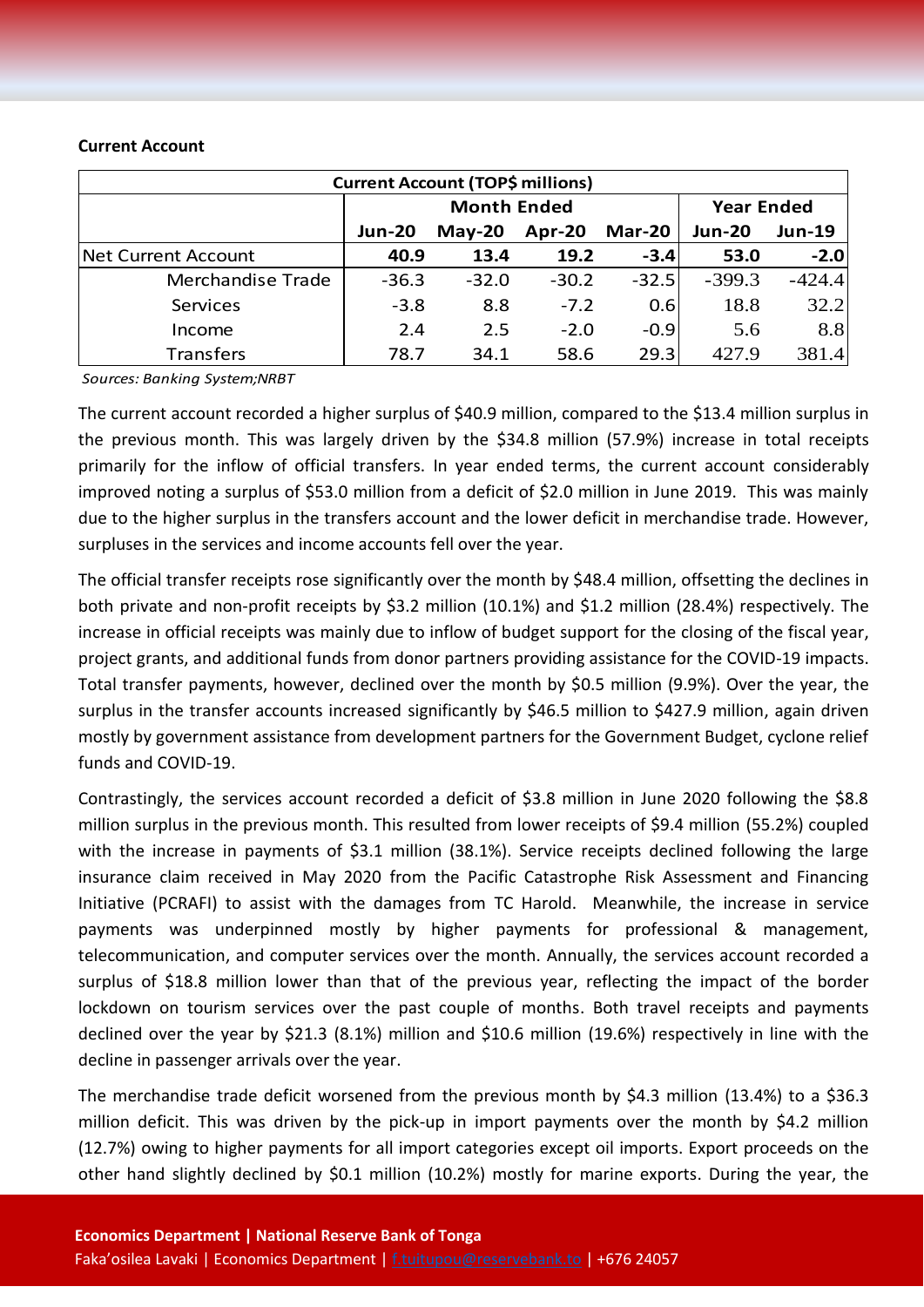merchandise trade deficit improved by \$25.0 million to \$399.3 million. Import payments declined by \$26.4 million (6.0%) due to lower payments for wholesale & retail trade, motor vehicles and construction materials. Meanwhile, export proceeds also declined by \$1.4 million (7.3%) due to lower agricultural and other export proceeds. Agricultural export proceeds suffered from an unsuccessful squash season, whereas marine exports are affected by the unavailability of airfreight exports.

The income account recorded a slightly lower surplus of \$2.4 million in June 2020 compared to \$2.5 million in the previous month. This resulted from a \$0.4 million increase in income payments which were partially offset by the rise in income receipts of \$0.3 million. However, the lower income account surplus of \$5.6 million compared to a surplus of \$8.8 million in June 2019 was driven by the increase in income payments of \$3.1 million (18.2%), mainly for payment of dividends abroad.

#### **Capital Account**

| Capital Account (TOP\$ millions) |               |                    |                   |               |               |               |  |  |
|----------------------------------|---------------|--------------------|-------------------|---------------|---------------|---------------|--|--|
|                                  |               | <b>Month Ended</b> | <b>Year Ended</b> |               |               |               |  |  |
|                                  | <b>Jun-20</b> | $Mav-20$           | Apr-20            | <b>Mar-20</b> | <b>Jun-20</b> | <b>Jun-19</b> |  |  |
| Net Capital Account              | 4.3           | 1.9                | 1.0               | 2.1           | 22.2          | 42.1          |  |  |
| Official                         | 3.7           | 0.6                | 0.2               | 0.7           | 11.2          | 22.0          |  |  |
| Private                          | 0.6           | 1.3                | 0.7               | 1.4           | 11.0          | 20.1          |  |  |

*Sources: Banking System;NRBT*

The capital account recorded a higher surplus of \$4.3 million in June 2020. This reflected the increase in official capital receipts by \$3.1 million, whilst the private capital receipts increased by \$0.7 million (54.7%). There were no capital payments recorded for the month.

Contrastingly, the capital account surplus declined by \$19.9 million (47.3%) to \$22.2 million over the year to June 2020. The decreases in both official and private capital receipts drove the \$21.2 million (47.6%) decline in capital account receipts. This largely reflects the lower receipts for capital investments such as reconstruction and renovations from the aftermath of TC Gita. Furthermore, the capital account payments fell by \$1.3 million (54.3%) for both private and official capital accounts.

#### **Financial Account**

| Financial Account (TOP\$ millions) |               |                    |                   |               |               |               |  |  |  |
|------------------------------------|---------------|--------------------|-------------------|---------------|---------------|---------------|--|--|--|
|                                    |               | <b>Month Ended</b> | <b>Year Ended</b> |               |               |               |  |  |  |
|                                    | <b>Jun-20</b> | $May-20$           | $Apr-20$          | <b>Mar-20</b> | <b>Jun-20</b> | <b>Jun-19</b> |  |  |  |
| Net Financial Account              | 8.9           | $-0.8$             | $-2.5$            | $-21.1$       | $-15.7$       | $-24.5$       |  |  |  |
| Direct Investment                  | 0.2           | 0.1                | 0.0               | $-0.6$        | $-0.5$        | $-4.1$        |  |  |  |
| Portfolio Investment               | 0.0           | 0.0                | 0.0               | 0.0           | $-11.2$       | $-10.9$       |  |  |  |
| Other Investment                   | 8.8           | $-0.8$             | $-2.5$            | $-20.5$       | $-4.1$        | $-9.4$        |  |  |  |

*Note: The Net Financial Account figures incorporate also the net reconcilliation items which is not reflected in the table below Sources: Banking System;NRBT*

The financial account balance rebounds to a surplus in June 2020 of \$8.9 million following the deficit in the previous month. This resulted mainly from the higher inflow of other investments which are mostly interbank transfers from overseas correspondent banks to their bank accounts held in our domestic banks.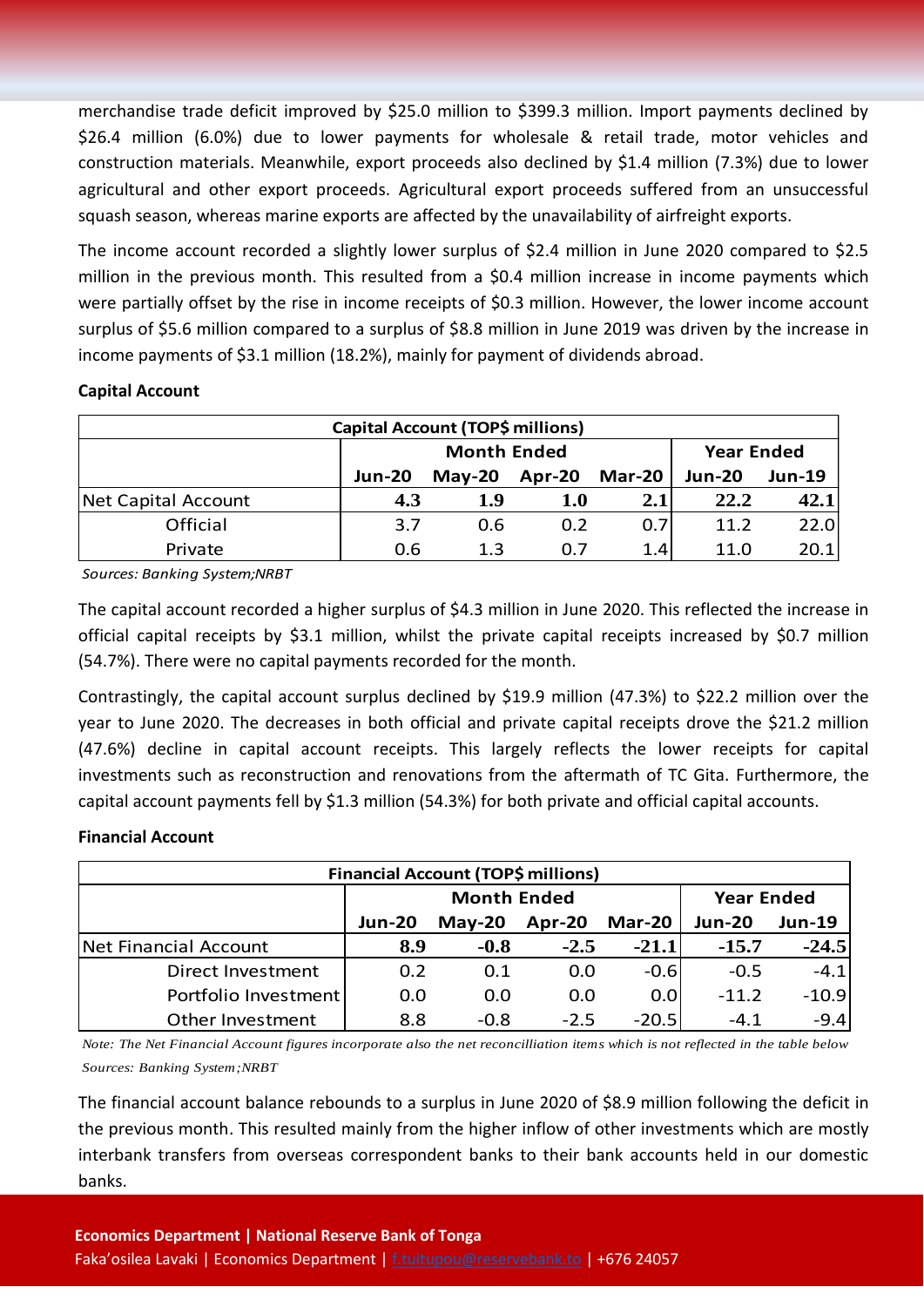Over the year, the deficit in the financial account narrowed to \$15.7 million from the \$24.5 million deficit in the previous year. This was largely due to lower payments offshore for investment purposes coupled with the decline in interbank receipts.

#### **Outlook**

In light of the deteriorating global economy, and the expected contraction in the domestic economic growth, the NRBT is expecting the economic fallout to affect macro-economic stability. However, the foreign reserves increased to record high levels and will likely be sustained at comfortable levels above 3 months of import cover in the near term. This is supported by the expected lower imports payments reflecting the economic impact of COVID-19 which has weakened aggregate demand and delayed the implementation of major infrastructure projects. Deferrals or suspension of external debt repayments may also support the outlook. However, the prolonged state of the pandemic and Tonga's vulnerability to natural disasters and external shocks are downside risks to the outlook.